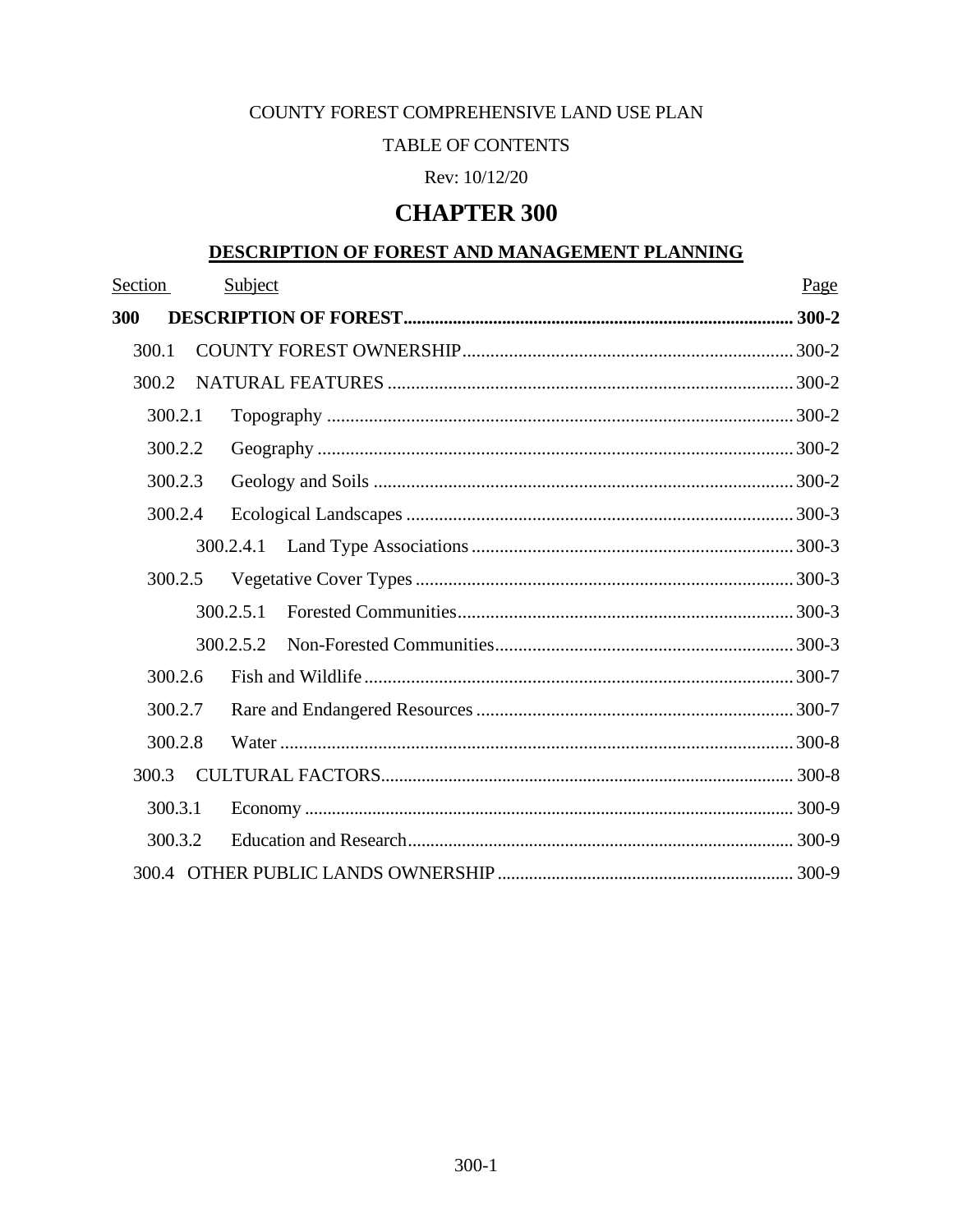### <span id="page-1-0"></span>**300 DESCRIPTION OF FOREST**

#### <span id="page-1-1"></span>300.1 COUNTY FOREST OWNERSHIP

The County Forest is composed of 137 management compartments ranging in size from 162 acres to nearly 2483 acres. Within the county forest boundaries approximately 97.9 percent of the land is county owned with most of the remaining 2.1 percent in small private holdings. A map of these compartments can be found in the Appendix.

#### <span id="page-1-2"></span>300.2 NATURAL FEATURES

## 300.2.1 Topography

The Price County Forest, located in the north central part of the state, lies primarily within the northern highland physiographic region of Wisconsin. The topography of the forest and surrounding area has glacial origin. The glaciers eroded hilltops and filled valleys, thus reducing relief. Elevations generally range from 1450 to 1700 feet above sea level. The two highest known elevations in Wisconsin are located in Price County east of Ogema. Timm's Hill is the highest point, elevation 1951.8 and Pearson's Hill, just to the south and east of Timm's Hill has an elevation of 1950.4 (USGS).

### <span id="page-1-3"></span>300.2.2 Geography

Price County has a land area of approximately 806,040 acres, plus another 18,000 acres of water included in lakes and streams. Approximately 72 percent of the land in the county is classified as forest land. The County Forest, which contains approximately 92,341 acres.

Appendix 1000 contains maps showing the location of the County Forest.

## <span id="page-1-4"></span>300.2.3 Geology and Soils

The soils of Price County have been derived largely from the weathering of the glacial drift deposits and show a great variation within relatively short distances. Since the glacial period, the soils have been modified by water action, wind, and the accumulation and incorporation of organic material. Soil types on the County Forest range from peat in the wetter portions of the Forest to Iron River/Pence/Elderon in the well-drained areas. A generalized soil map can be found in the Appendix. Detailed soils information is available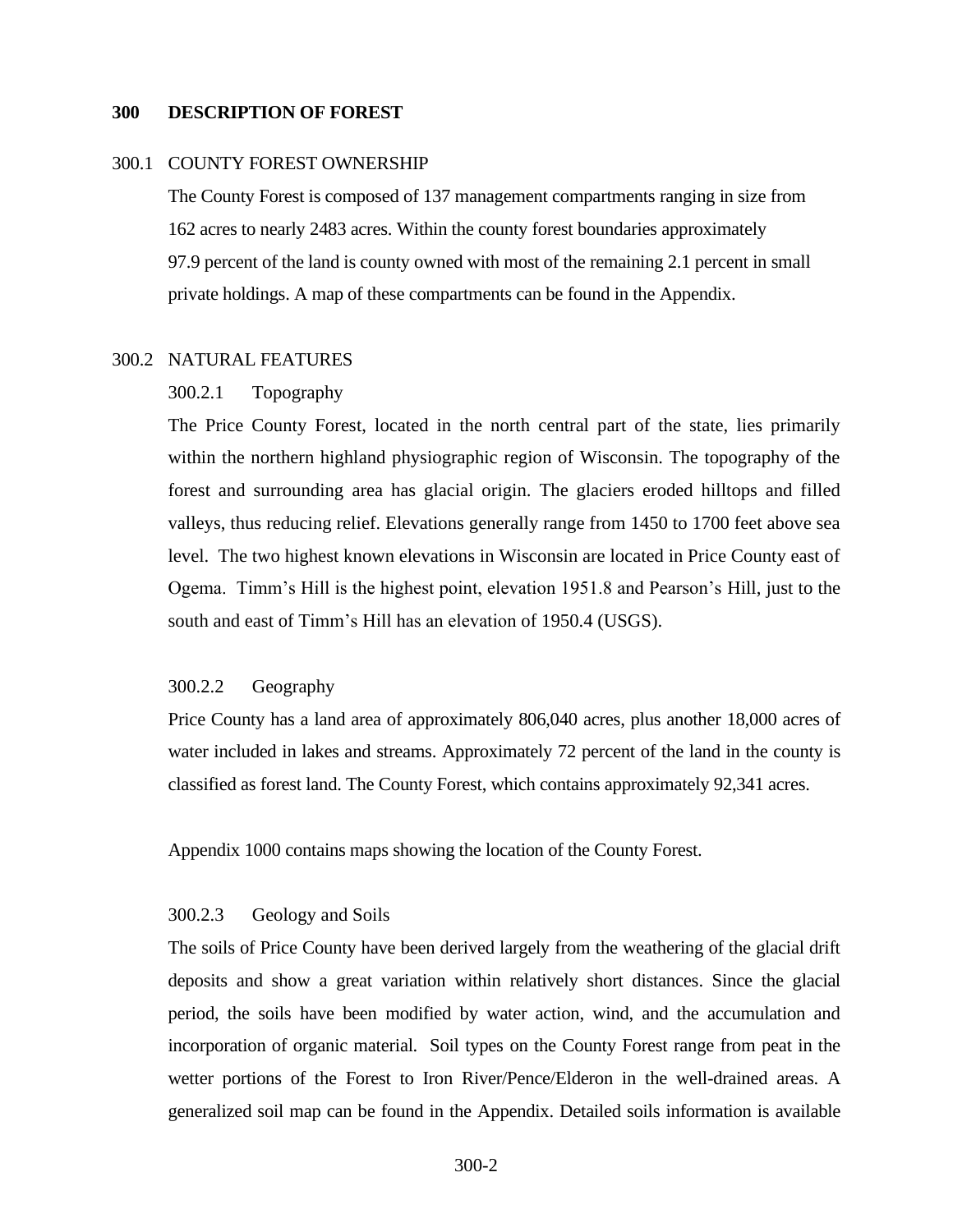from the USDA Web Soil Survey (websoilsurvey.nrcs.usda.gov).

#### <span id="page-2-0"></span>300.2.4 Ecological Landscapes

Ecological Landscapes are regions in Wisconsin containing similar ecology and management opportunities. Each landscape can present unique management opportunities and challenges. These landscapes are essentially based on the National Hierarchical Framework of Ecological Units (NHFUE) (Cleland et al. 1997). More information on the 16 Ecological Landscapes defined within Wisconsin is available at:

<https://dnr.wi.gov/topic/landscapes/index.asp?mode=Choose>

The Price County Forest lies within the North Central Forest – which is found across northern Wisconsin. Soils generally include sandy loams, sands and silts, with forest types dominated by northern mesic forest types such as northern hardwood, aspen-birch and spruce-fir.

#### <span id="page-2-1"></span>300.2.4.1 Land Type Associations

Land type associations are units of the National Hierarchical Framework of Ecological Units (NHFEU) classification system. They are much smaller than Ecological Landscapes and are generally based on glacial features. They can be useful for planning at finer scales within a landscape. More information is available at:<https://dnr.wi.gov/topic/landscapes/index.asp?mode=detail&Landscape=11> (or links specific to other landscapes).

#### 300.2.5 Vegetative Cover Types

<span id="page-2-2"></span>*.* 

Approximately 78 percent of the Price County Forest land base is forested, and approximately 22 percent of the Price County Forest is non-forested. Forested uplands are comprised of primarily mixed hardwood and aspen while tamarack, swamp hardwood and black spruce occupy the forested lowlands. Non-forested includes types such as open water, wetlands, rights-of-way, grass openings, shrubs and bogs.

#### 300.2.5.1 Forested Communities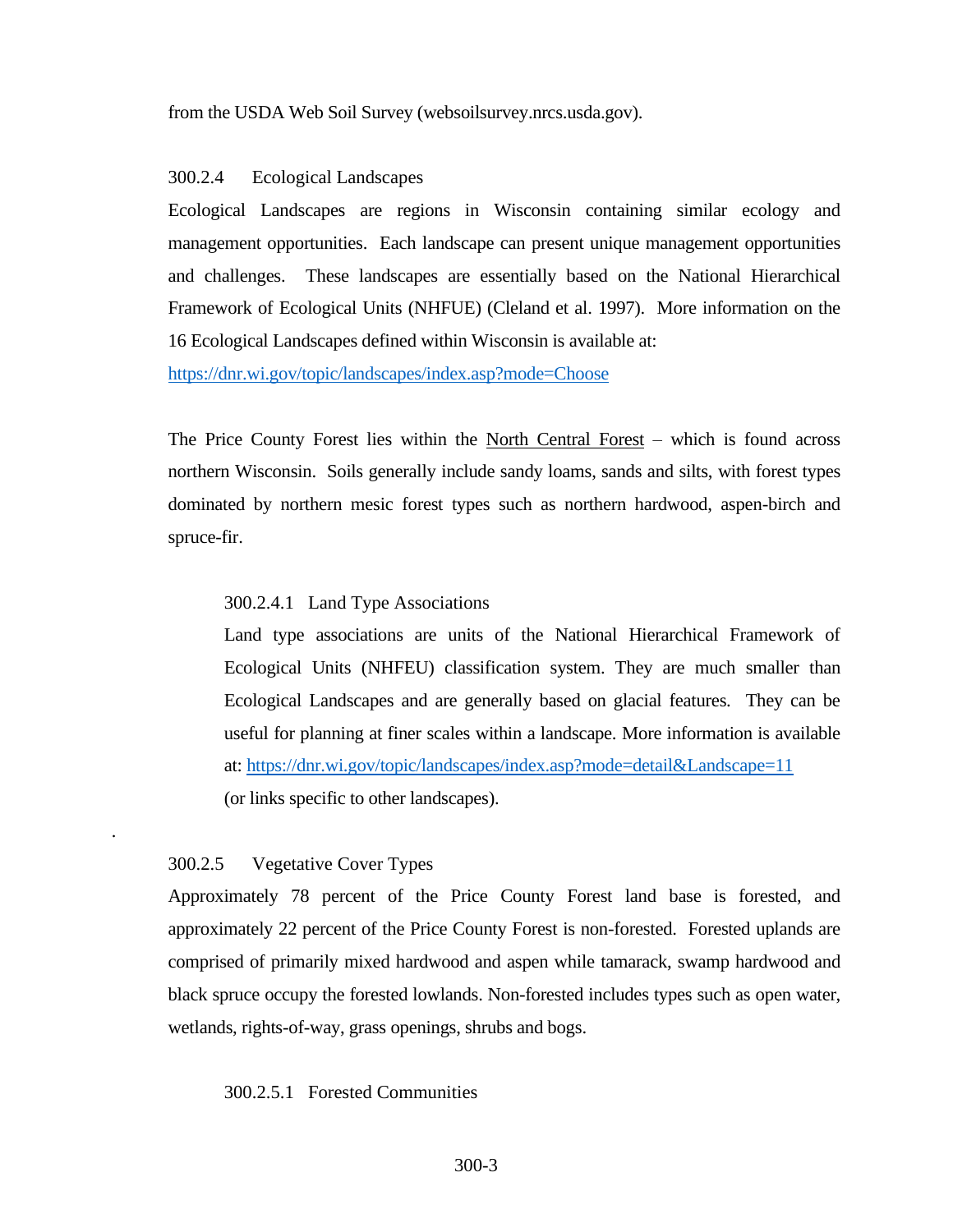The forested cover types are made up of a variety of size classes (regeneration, sapling-pole, and saw timber) and structure (canopy, layers, ground vegetation, dead and downed material and inclusions).

| <b>Forest Type Symbol</b> | <b>Forest Type Description</b>            |                |                |         | Stands Acres \% of Recon Acres \% of Forested Acres |
|---------------------------|-------------------------------------------|----------------|----------------|---------|-----------------------------------------------------|
| $\mathbf{A}$              | <b>ASPEN</b>                              | 895            | 44,221         | 61 %    | 48 %                                                |
| $\rm BH$                  | <b>BOTTOMLAND</b><br><b>HARDWOODS</b>     | 5              | 108            | $0\ \%$ | $0\%$                                               |
| $\rm BW$                  | WHITE BIRCH                               | $8\,$          | 70             | $0\ \%$ | $0\ \%$                                             |
| $\mathbf C$               | WHITE CEDAR                               | 22             | 644            | $1\%$   | $1\%$                                               |
| ${\rm FB}$                | <b>BALSAM FIR</b>                         | $\overline{2}$ | 215            | $0\ \%$ | $0\ \%$                                             |
| <b>FS</b>                 | FIR SPRUCE - * OLD<br>CODE, RECODE        | $\overline{3}$ | 58             | $0\ \%$ | $0\ \%$                                             |
| $\, {\rm H}$              | <b>HEMLOCK</b>                            | 5              | 54             | $0\ \%$ | $0\%$                                               |
| MR                        | <b>RED MAPLE</b>                          | 47             | 1,544          | 2 %     | 2 %                                                 |
| $\rm NH$                  | <b>NORTHERN</b><br><b>HARDWOODS</b>       | 253            | 11,866         | 17 %    | 13 %                                                |
| $\overline{O}$            | <b>OAK</b>                                | 6              | 484            | $1\ \%$ | $1\%$                                               |
| P <sub>J</sub>            | <b>JACK PINE</b>                          | $\overline{3}$ | $\overline{7}$ | $0\ \%$ | $0\ \%$                                             |
| PR                        | <b>RED PINE</b>                           | 51             | 1,262          | 2 %     | 1 %                                                 |
| ${\rm PW}$                | WHITE PINE                                | 17             | 272            | $0\ \%$ | $0\%$                                               |
| ${\bf SB}$                | <b>BLACK SPRUCE</b>                       | 54             | 3,275          | 5 %     | 4 %                                                 |
| <b>SC</b>                 | <b>SWAMP CONIFER-*OLD</b><br>CODE, RECODE | $\overline{2}$ | 29             | $0\ \%$ | $0\ \%$                                             |
| $\operatorname{SH}$       | <b>SWAMP HARDWOODS</b>                    | 142            | 4,013          | 6 %     | 4 %                                                 |
| $\mathrm{SW}$             | WHITE SPRUCE                              | 29             | 367            | $1\ \%$ | $0\ \%$                                             |
| $\mathbf T$               | <b>TAMARACK</b>                           | 125            | 3,543          | 5 %     | 4 %                                                 |
|                           | <b>TOTAL</b>                              | 1,674          | 72,032         | 100 %   | 78 %                                                |

Forest Cover Types Associated with Price County Forest

WisFIRS Report 1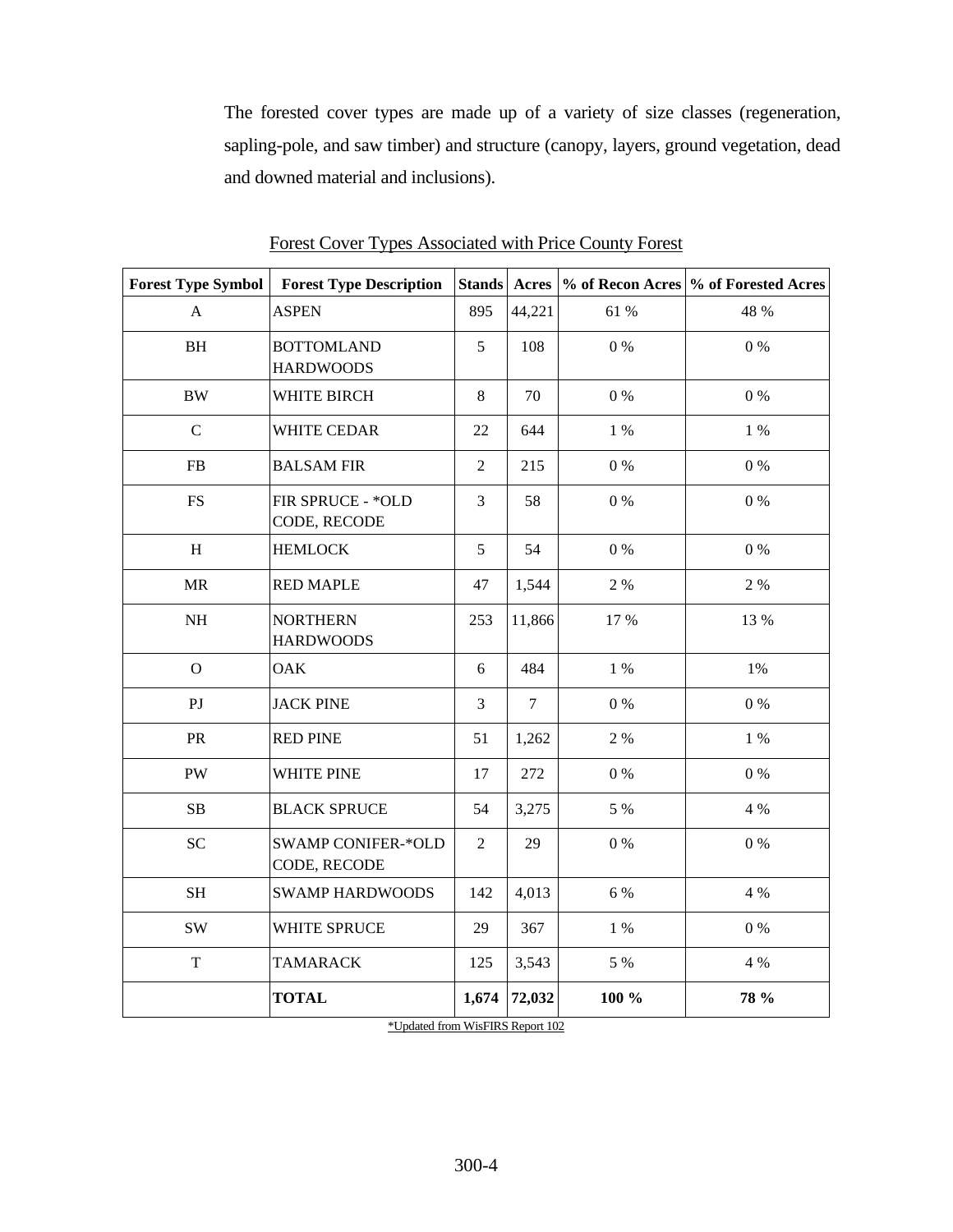



*See Chapter 830 for detailed discussion on Biological Community Types.*

300.1.5.2 Non-Forested Communities

Non-forested habitats are important components of management within the County Forest. Upland and wetland non-forest types provide important habitat for distinct groups of species.

## **Upland Non-Forest**

Upland non-forest areas of the County Forest include:

Grass openings - Consist of upland grasses such as brome, quack, bluegrass, timothy, big and little bluestem, and Indian grass.

Herbaceous vegetation - Ground cover predominated by herbaceous species with bracken fern, sweet clover, giant ragweed, sting nettle, upland aster, goldenrod, and prairie dock being common.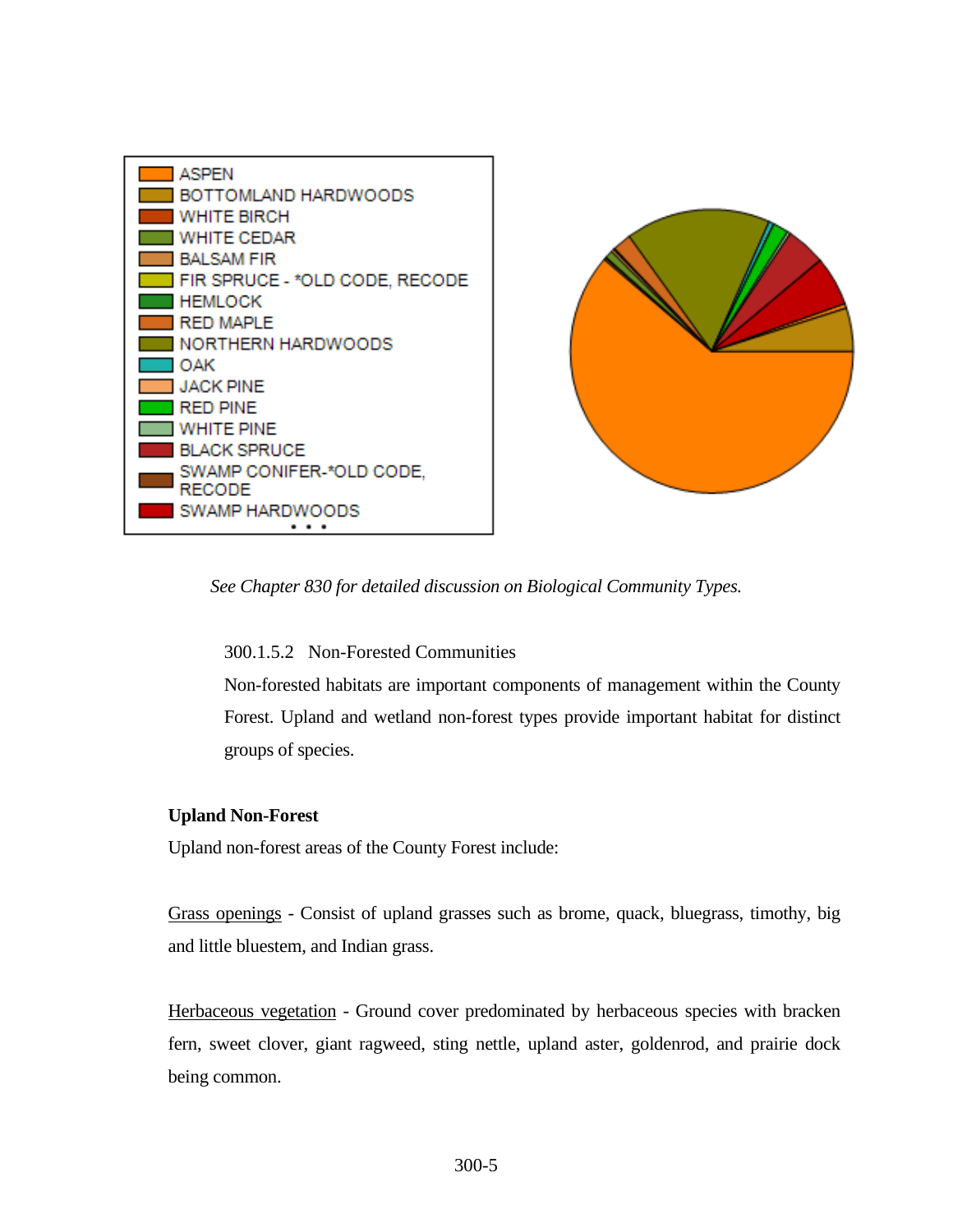Shrub opening - Primarily upland site less than 10% stocked with tree species but having 50% or more of the area stocked with taller growing, persistent shrubs. This includes hazel, dogwood, juneberry, sumac, alder, and willow.

Rock outcrops - Include rocky talus and bedrock.

See Chapter 830 for detailed discussion on Biological Community Types.

### **Wetlands**

Wisconsin State Statutes define a wetland as "an area where water is at, near, or above the land surface long enough to be capable of supporting aquatic or hydrophytic vegetation, and which has soil indicative of wet conditions." Wetland communities are recognized to be a complex association of plants and animals, soils and water levels having special natural values. They provide many functional values including shoreline and flood protection, water quality protection, groundwater recharge, and animal and plant habitat. Therefore, it is the policy of Price County to preserve, protect, and manage wetlands under its jurisdiction in manner that recognizes the natural values of wetland and their importance on the environment. Scientist distinguish dozens of wetland types, characterized by vegetation, soil type and degree of saturation or water cover. Some of the more prominent types found on the County Forest include:

Aquatic bed - Plants growing entirely on or in a water body no deeper than 6 feet. Plants may include pondweed, duckweed, lotus and water-lilies.

Marshes - Characterized by standing water and dominated by cattails, bulrushes, pickerelweed, lake sedges and/or giant bur-reed.

Sedge or "wet" meadows - These wetlands more often that not have saturated soils rather that standing water. Sedges, grasses and reeds dominant, but may also have blue flag iris, mash milkweed, sneezeweed, mint and several species of goldenrod and aster.

Scrub/shrub - These areas, which include bogs and alder thickets, are characterized by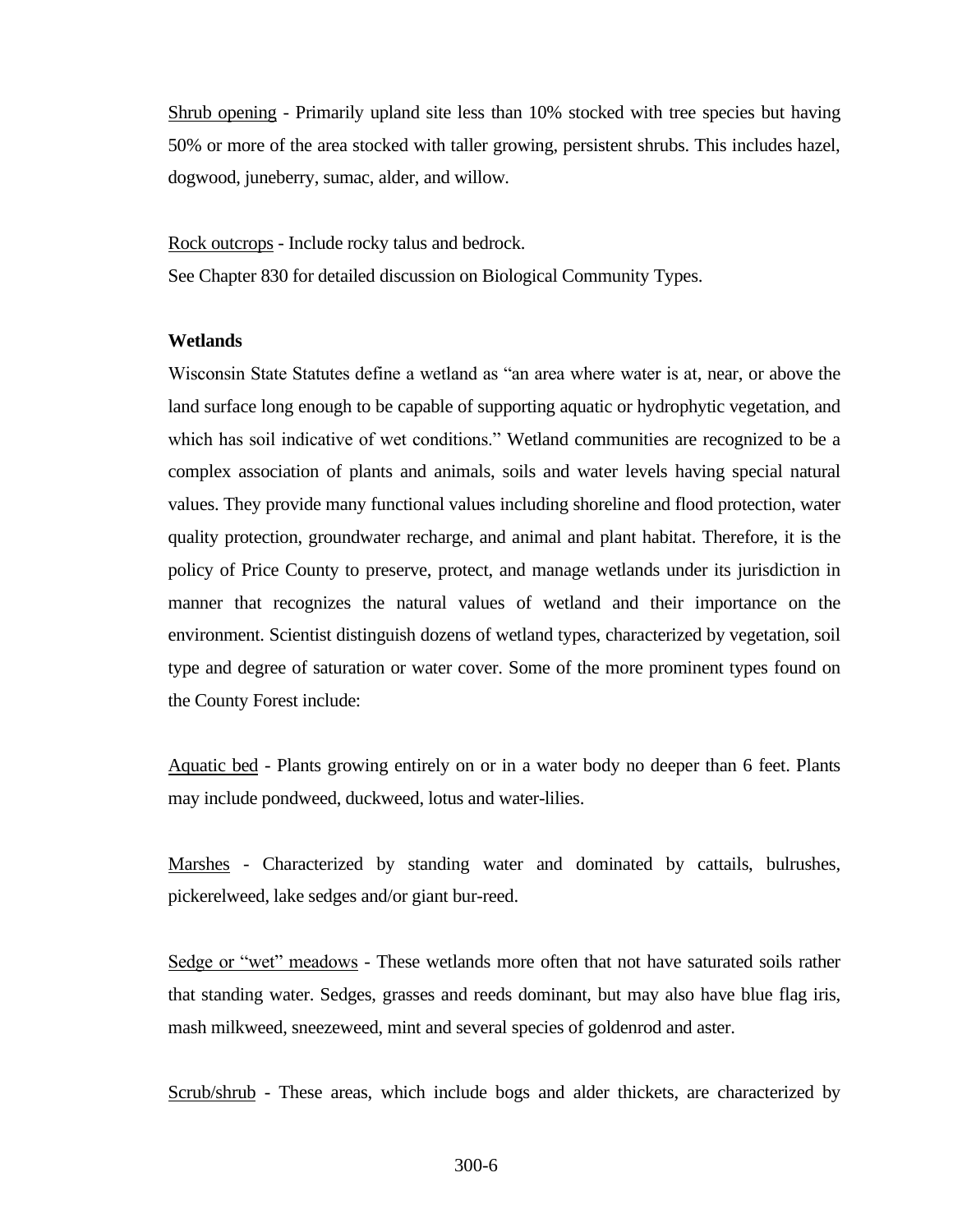woody shrubs and small trees such as tag alder, bog birch, willow and dogwood.

Forested - These areas, include bogs and forested floodplain complexes, are characterized by trees 20 feet or more in height such as tamarack, white cedar, black spruce, elm, black ash, green ash and silver maple.

Forest management is conducted on many of the forested wetlands with activities occurring primarily during frozen conditions. See Chapter 830 for detailed discussion on Biological Community Types.

### <span id="page-6-0"></span>300.2.6 Fish and Wildlife

Wisconsin supports over 650 different types of mammals, birds, reptiles, amphibians and fish as well as millions of invertebrates. Management of county forest lands and the biotic communities they support provide a mix of habitat types and ages for a wide range of wildlife species. Each species, or interacting group of species, do best under different conditions. County forest lands provide a full range of habitats from open grasslands/barrens to mature forests, from bogs to forested wetlands, from spring ponds to lake shorelines. County forest staffs work closely with WDNR fish and wildlife managers and conservation organizations to identify and manage critical habitat for breeding, migrating and wintering fish and wildlife.

While the Price County Forest provides for a wide range of fish and wildlife species, current management strategies or programs have emphasized the following species and/or communities*: Ruffed Grouse, woodcock, whitetail deer, elk and golden winged warbler.*

### <span id="page-6-1"></span>300.2.7 Rare and Endangered Resources

A review of the Natural Heritage Inventory (NHI) indicates the presence of a number of rare species, natural communities and unique natural features on the Price County Forest. All land disturbing projects will include an evaluation phase, to determine whether an NHI screening is required.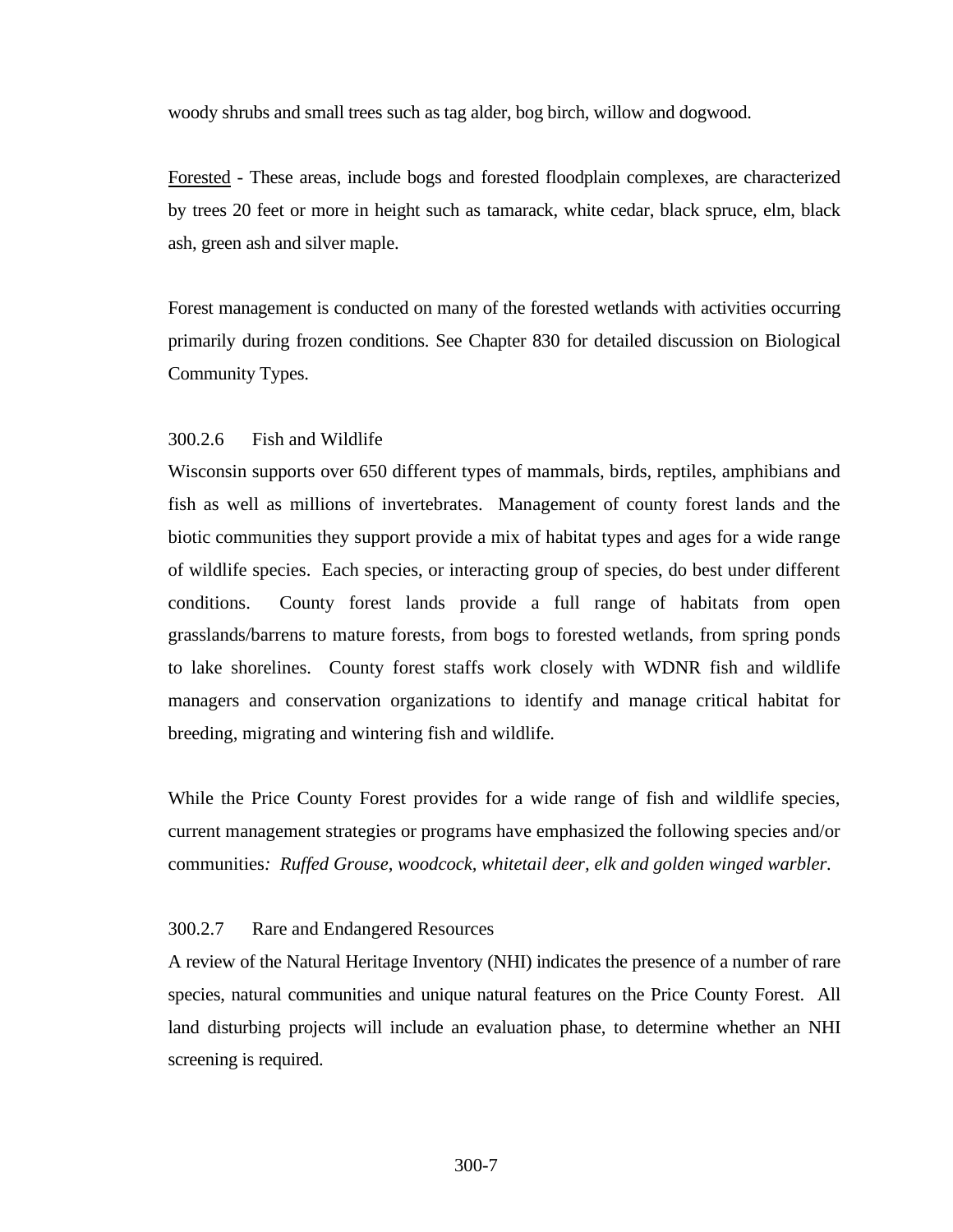The Natural Heritage Inventory Database is the most comprehensive source of rare species data for Wisconsin. These data are used for a variety of purposes including research, land management, state land master planning, community planning, conservation planning and review of public and private activities across the state, The NHI Portal is currently available to DNR staff and County Forest staff who hold a data sharing license.

The Wisconsin Historical Preservation Database is the most comprehensive source of cultural resources for Wisconsin. These data are used for a variety of purposes including research, land management, state land master planning, community planning, conservation planning and review of public and private activities across the state, The Wisconsin Historical Preservation Database is currently available to DNR staff and County Forest staff.

#### <span id="page-7-0"></span>300.2.8 Water

Price County has 18,000 acres involving 161 named lakes, 78 flowages and 687 miles of streams. Of this total, 239.3 miles are classified as trout streams.

Within the County Forest boundaries there is a variety of fishery resources. Approximately 7 named and 3 unnamed lakes have all or portions of their shoreline under county ownership. In addition, the county owns frontage on over 4 named trout streams totaling over 5 miles. A complete inventory of the surface water resources in Price County can be found in the Appendix.

Price County also has 31 streams totaling 114.95 miles which are classified as Outstanding and Exceptional Resource Waters including:

- South Fork of the Flambeau River
- North Fork of the Flambeau River

*Note*: *An entire listing of the outstanding and exceptional resource waters can be found in Wisconsin Admin. Code NR102.10 and 102.11.*

#### <span id="page-7-1"></span>300.3 CULTURAL FACTORS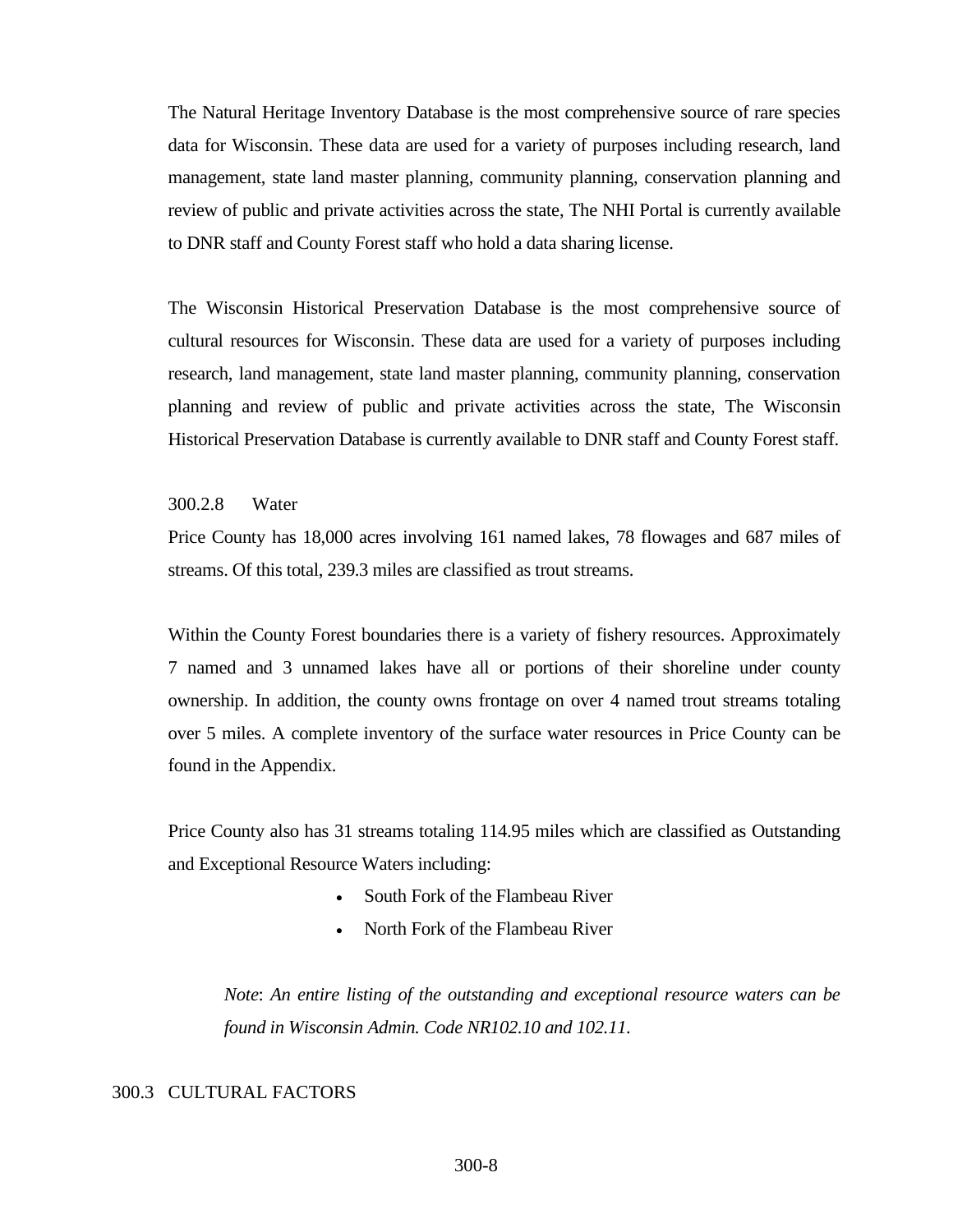#### <span id="page-8-0"></span>300.3.1 Economy

The importance of the County Forests to Wisconsin's economic health continues to rise. County Forests sustain over 60,000 full-time jobs derived from logging, trucking, paper production, manufactured building materials, and lumber. Many other jobs are created in such businesses as the expanding printing industry and are located far from the forested northland. County Forests contribute to the 24 billion dollar forest industry in Wisconsin.

In addition, the lands managed by these 30 counties provide an important recreation resource to complement our state's valuable tourism industry. Tourists spend valuable money at local businesses. By providing 2.4 million acres of public recreation land, we bring tourist to our state. As population increases and public access to privately owned forestland decreases, the need for accessible lands unquestionably will assume an ever more important role. More information on the economic impact of the County Forest program can be found at<https://www.wisconsincountyforests.com/>

Production of forest products and spin-off industries derived from the recreational opportunities on the Forest and the forest products it produces are vitally important to Price County's economic well-being. Forest industry is the #1 ranked employer in the County. Recreation is ranked #3. This information can be found at the following link: [https://dnr.wi.gov/topic/forestbusinesses/factsheets.html.](https://dnr.wi.gov/topic/forestbusinesses/factsheets.html)

### 300.3.2 Education and Research

Education and research continue to be critical components in making decisions that affect our natural resources. As public needs and demands of our forest and its products increase, we must be prepared to assure that sound decisions result. To this end, Price County encourages and supports research efforts that relate to the forest, and educational opportunities that will promote a better understanding of forest communities and management.

### <span id="page-8-1"></span>300.4 OTHER PUBLIC LANDS OWNERSHIP

Price County Forest shares a common boundary with the WI DNR, Rusk County and the National